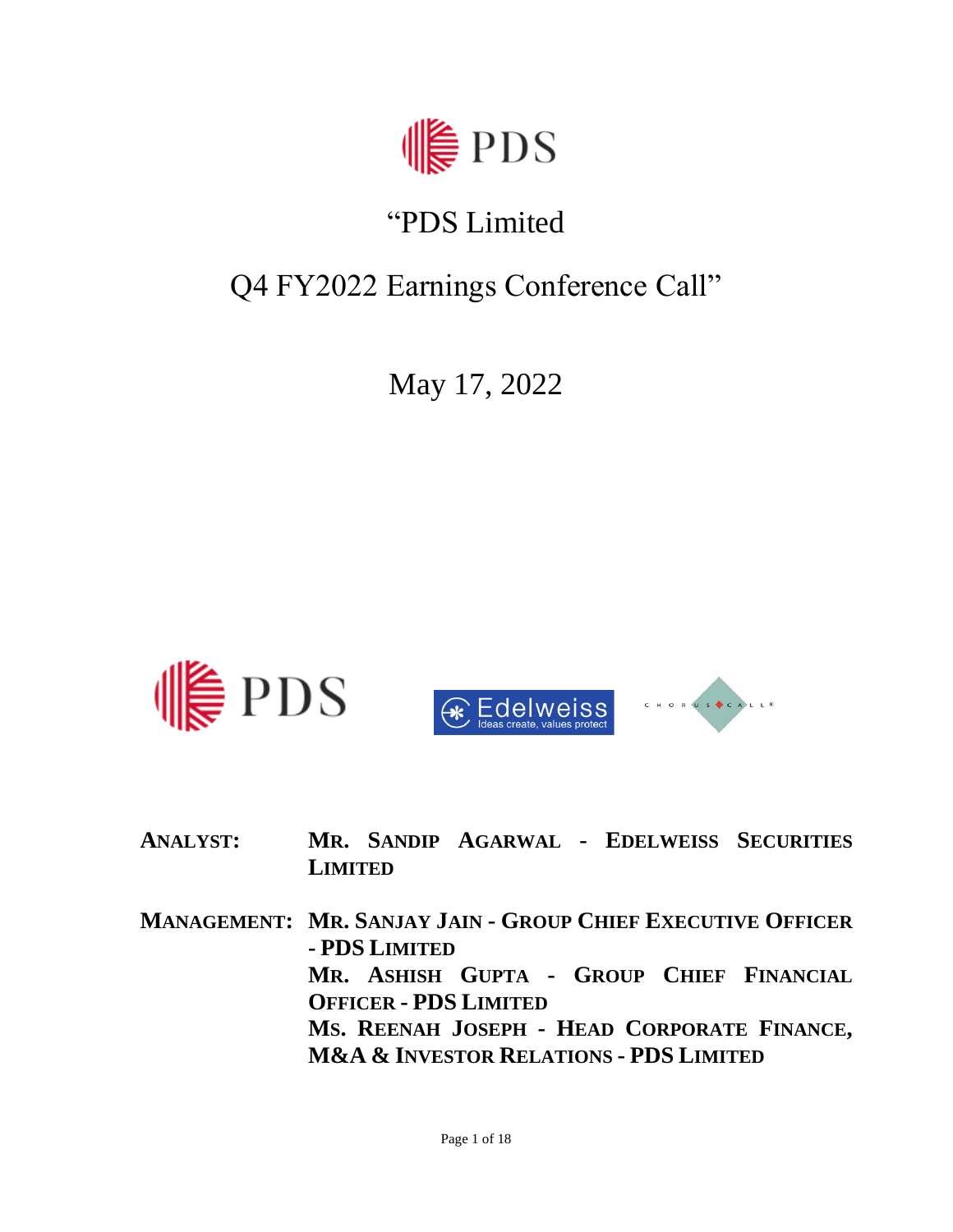

- **Moderator:** Ladies and gentlemen, good day and welcome to the PDS Limited Q4 FY2022 Earnings Conference Call hosted by Edelweiss Securities. As a reminder all participant lines will be in the listen-only mode, and there will be an opportunity for you to ask questions after the presentation concludes. Should you need assistance during the conference, please signal an operator by pressing "\*" then "0" on your touchtone telephone. Please note that this conference is being recorded. I now hand the conference over to Mr. Sandip Agarwal from Edelweiss Securities. Thank you and over to you Sir!
- **Sandip Agarwal:** Thank you Inba. Good morning, good afternoon, good evening based on different time zones for people who are joining us for the call. On behalf of Edelweiss I would like to welcome you all to Q4 FY2022 and full year 2022 earnings call of PDS Limited. From the management today we have Sanjay Jain - Group CEO; Mr. Ashish Gupta - Group CFO; Reenah Joseph (Head Corporate Finance, M&A, and Investor Relations. I would now like to hand over the call to Mr. Sanjay Jain for his opening remarks. Over to you Sanjay!
- **Sanjay Jain**: Thank you Sandip. A very good morning, afternoon and evening to all of you. Welcome to our Q4 FY2022 and full year 2021-2022 earnings call. To begin with we are excited to share some important highlights for this year. Firstly PDS has crossed the \$1 billion topline for this fiscal year and secondly our manufacturing segment has turned profitable in Q4 of the financial year and therefore making a meaningful contribution to the consolidated PAT of the company. The numbers that I am going to mention in the opening remarks would be in rupees Crores, but for the convenience of our investors from the international arena in the investor presentation wherever possible we have tried to give them in USD equivalent as well.

In FY2021-2022 we reported a 42% growth with topline of 8828 Crores versus 6213 Crores last year with gross margin steady at 16.2% we reported EBITDA of 323 Crores with a 3.7% operating margin. This translated into a 40% growth versus 230 Crores EBITDA in the previous year. The EBIT at the same time increased by 70% this year to 339 Crores versus 200 Crores last year because of the sales growth, because of the EBIT expansion the profit after tax of the company increased by 97% at 293 Crores this year versus 148 Crores last year. The PAT margins expanded from 2.4% last year to 3.3% this year. The above growth and profitability were achieved amidst the apparel industry facing headwinds from the macro factors including the increasing input cost, freight cost and supply chain disruptions in various parts of the world. While earlier this year was disrupted by COVID the situation was further affected by the Russian Ukraine conflict and very off late the Sri Lankan turmoil. While with not at all any presence in the Russian and Ukraine countries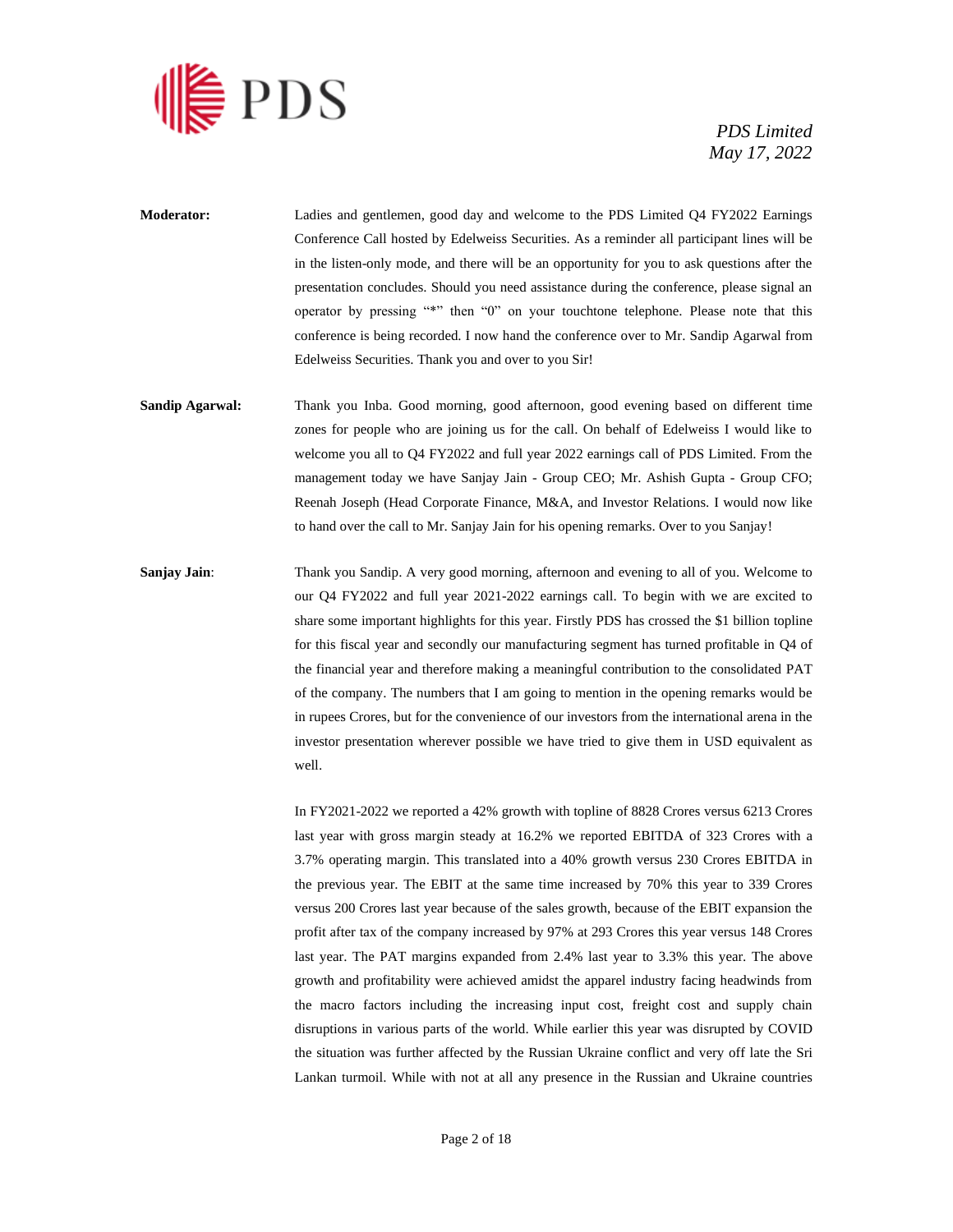

this had a very limited direct impact on PDS since we do not have any meaningful operations there. However this Russian and Ukraine situation had a rub-off effect across the EU region increasing the fuel, freight and inflations thereof. If we talk of Sri Lanka, it at present contributes to approximately 7% of the total consolidated topline of the company. We are closely monitoring the situation given that the banking lines for our Sri Lankan operations are from Hong Kong, at present our operations largely remain unaffected and at present the operations running smooth there, we are keeping a close watch, but for now the impact is minimal on our operations.

On our sourcing segment which accounts for 96% of our topline it clocked 40% growth as compared to last year and our sourcing business reported an EBIT of 311 Crores and a ROCE of 43% as compared to 302 Crores of EBIT last year, so a 40% growth in the sourcing segment and a ROCE of 43%.

Our manufacturing segment reported a growth of 92% in the annual topline and we achieved 547 Crores this year. Further on a full year basis the PBT losses declined by 80% from 104 Crores in 2020-2021 to 19 Crores last year and our sincere efforts that we have been putting over more than a year 12 to 15 months have started showing results and in Q4 of last year the business actually made PBT margins of 3.1% as compared to a loss of 11.8% to sales in Q4 of the previous year. With our enhanced focus on running full capacity deriving efficiencies, disciplined execution, we are positive and aiming to achieve 5% PBT to sales over the next two years in our manufacturing facilities.

In the last financial year the company reported EBITDA margin of 3.7% which were largely same as last year; however, as we reflect on this some of the falling point needs some consideration. The EBITDA this year is after an impact of 44 Crores investment which is a debit to the profit and loss account this year that was our investment into new businesses. The EBITDA this year is also after an impact of ESOP cost of 22 Crores and there was nil ESOP cost in the corresponding period of last year. The third important factor is during this year our sales to US markets increased from 8% of our topline in FY2021 to approximately 16% in FY2022 and around 75% of these sales in FY2022 were based on LDP landed duty paid which have an element of freight cost. Due to this our freight cost increased by more than 200% in terms of absolute terms as compared to last year, it was about 25 Crores in FY2021 and now it is 82 Crores in FY2022. This was our first major year of increasing our efforts to derive maximum sales out of US markets and now we are increasingly focusing more on doing business with US on FOB basis rather than LDP basis. The fourth important factor that is important to consider and in FY2021 we had a large share of PPE business which contributed about 487 Crores of topline in FY2021 and about 69 Crores of EBITDA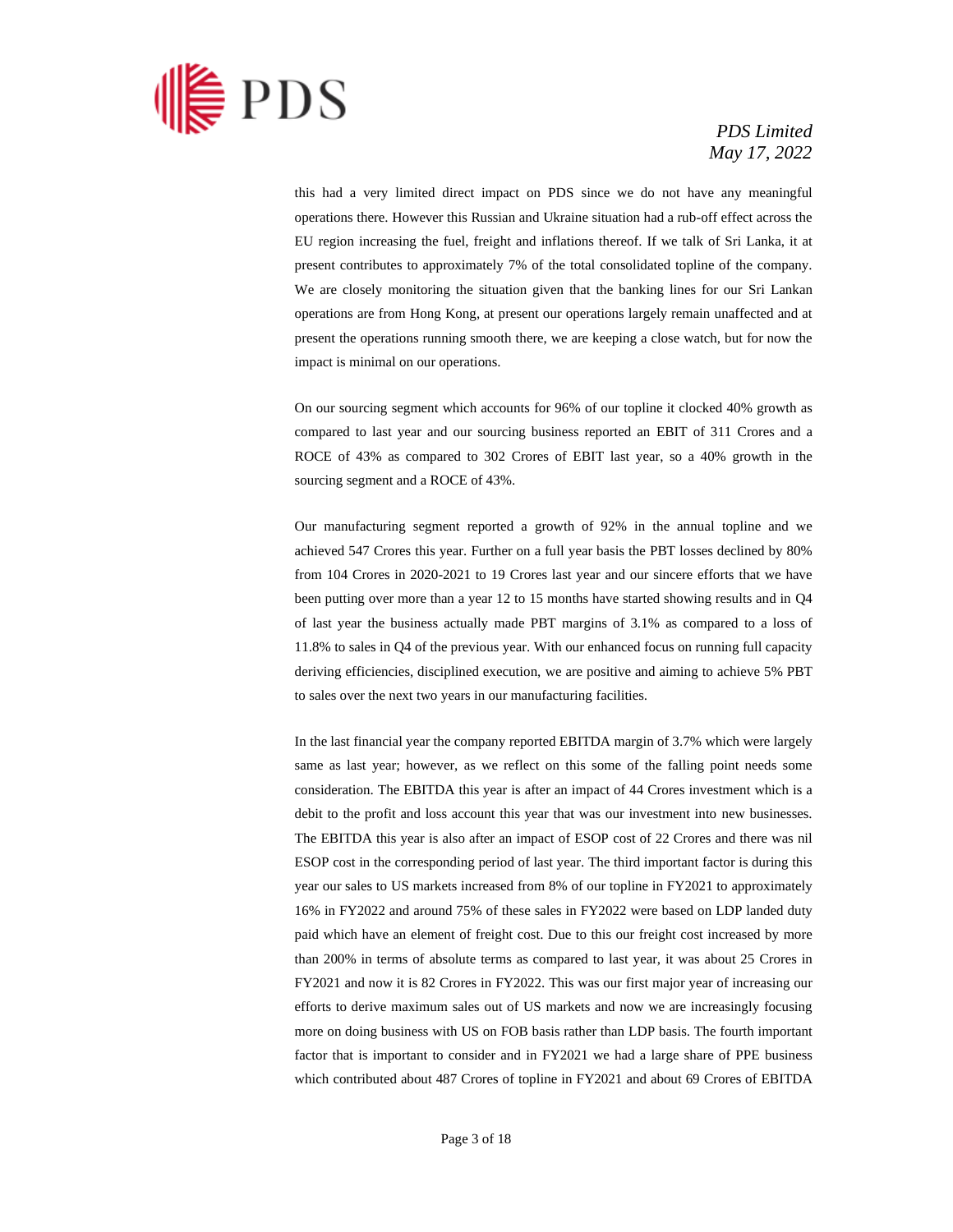

in FY2021 and current year it is a negligible business. So to summarize the EBITDA this year is after a one-off impact of ESOP cost, after 44 Crores of investment into new businesses and is reflecting after increase in the freight cost. If we try and add back the ESOP cost of 23 Crores, if we try and add back the freight cost, if we try and add back the new business losses and from the last year if we take out the PPE profits, then our EBITDA margin this year would actually be about 5.5%. So therefore what appears to be 3.7% last year, 3.7% this year after adjusting for PPE and all these one-time factors, the last year number would look at 3.4% and this year number would look at 5.5% or so, and allow me to add here as we shared in our previous investor releases as well that the investments that we are making into new businesses which in a normal scenario one invests into capex through the balance sheet they start yielding results over a three, four, five year horizon, in our case it is an expense that goes through P&L, but the potential as we shared with you as part of our last investor release previous quarter is that we have a potential of dividing \$300 million of sales over three, four years from this investment into new verticals and about 4% of PBT and I am pleased to share with you that with the year that have just commenced we believe we should be getting closer to about 500 Crores plus in terms of topline from the new businesses as the contribution to this year topline and we aim to achieve a PBT breakeven from the new investment we are making. So therefore in summary the point I am making is that there is a sustainable closer to 5% little above that EBITDA that we have achieved in FY2022 if we do a normalized position. While I have highlighted the benefit or the rationale of the 44 Crores that has gone into new businesses, the ESOP cost that we have incurred we believe is a decision that has been taken by company in terms of retention of the talent and more importantly PDS as you know is an aggregation of verticals and through the ESOPs we have also tried to align the interest of the leadership team at the vertical level with the overall value creation agenda which is being pursued at the PDS level.

As a platform we have also been playing a lot of importance on stringent risk management and have been trying to constantly put some mechanism in place and as a result of this, as a result of the operating efficiencies that we have been aiming at, I am pleased to share with you that we have achieved a negative working capital of minus three days on FY2022 March ended FY2022 versus five days at the same position in the corresponding previous year. So we have actually achieved a delta of eight days over the two financial years and on one hand we have achieved a 40% plus growth rate over the year, but our net debt has actually reduced from about 59 Crores last year in March 2021 to a net cash position when I say net cash it is cash and bank balance in hand less the borrowings the net cash position is about 41 Crores, so there is a delta of about 100 Crores between March 2021 to March 2022. This relative squeeze on the capital of employed especially on the working capital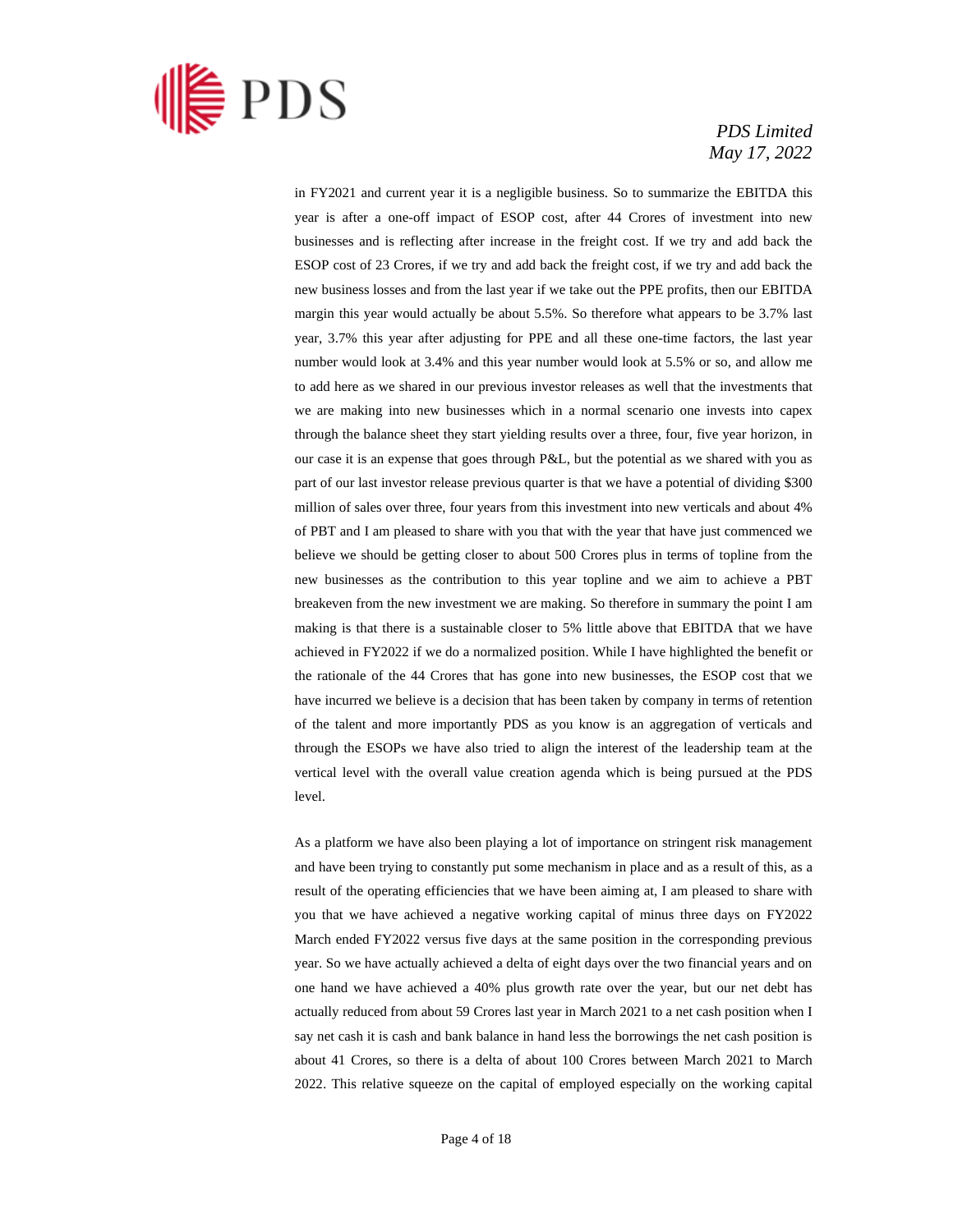

plus the earnings growth have translated into the company achieving a return on capital employed on the net capital of 38% and return on equity of 31%. I believe we have put in efforts and ended the FY2022 on a positive note in line with our dividend distribution policy that was adopted earlier last year. The Board has recommended to the shareholders to consider a dividend of Rs.23.85 per share which translates to 238% of the face value and it is 25% payout of the earning per share. So the last year dividend was Rs.15.75 per share so there is a 51% growth year-over-year in terms of dividend per share.

Allow me to also clarify when we talk about 25% payout from the consolidated PAT of the company we have reduced the minority share and arrived at the PAT which is the PAT attributable to the public market shareholders and it is on that PAT that the Board has considered a 25% payout and recommended to the shareholders. As a global platform now we are aspiring to aim and achieve closer to \$2.5 billion of annual business that we aim to handle in about five years from now which in a way translates to an average 15% growth that we believe we would like to target that this should be the annual volume that we would handle in a year in five years from now. We believe we have a strong ecosystem already in place and we have identified key areas to focus our platform and further strengthen it. On one hand as the organization is gearing up to handle this kind of annual business volume we are also trying to strengthen the platform that supports the verticals to achieve this topline and we believe we have built strong capabilities and have a good pipeline of opportunities both organic and strategic. If you may kindly recall we had earlier mentioned that we have signed up a strategic sourcing arrangement with s.Oliver of Germany and with Hanes of US and if I put both these together there is a potential that on an annualized basis these two strategic transactions should enable PDS handle a business volume of \$450 million likewise we have similar such engagements in place with reputed large retailers and we are positive that all these efforts and engagement can translate to a similar volume of annual business getting added in a reasonable timeframe. So all put together the two strategic sourcing arrangements that we have tied up plus the final should enable company get to about \$800 to \$900 million of annual business volume that we would aim to handle as part of the strategic sourcing for our customers. We are at the same time treading cautiously and carefully with respect to the macro and micro factors that are around all of us and could have an impact on the value chain, but on the whole we remain positive in terms of this year ahead of us and the next four to five year horizon. At this stage I will be happy to have any questions and answer then if anybody have any questions please.

**Moderator:** Thank you very much Sir. Ladies and gentlemen we will now begin the question and answer session. Our first question is from the line of Prabodh Dassari from Tattva Capital. Please go ahead.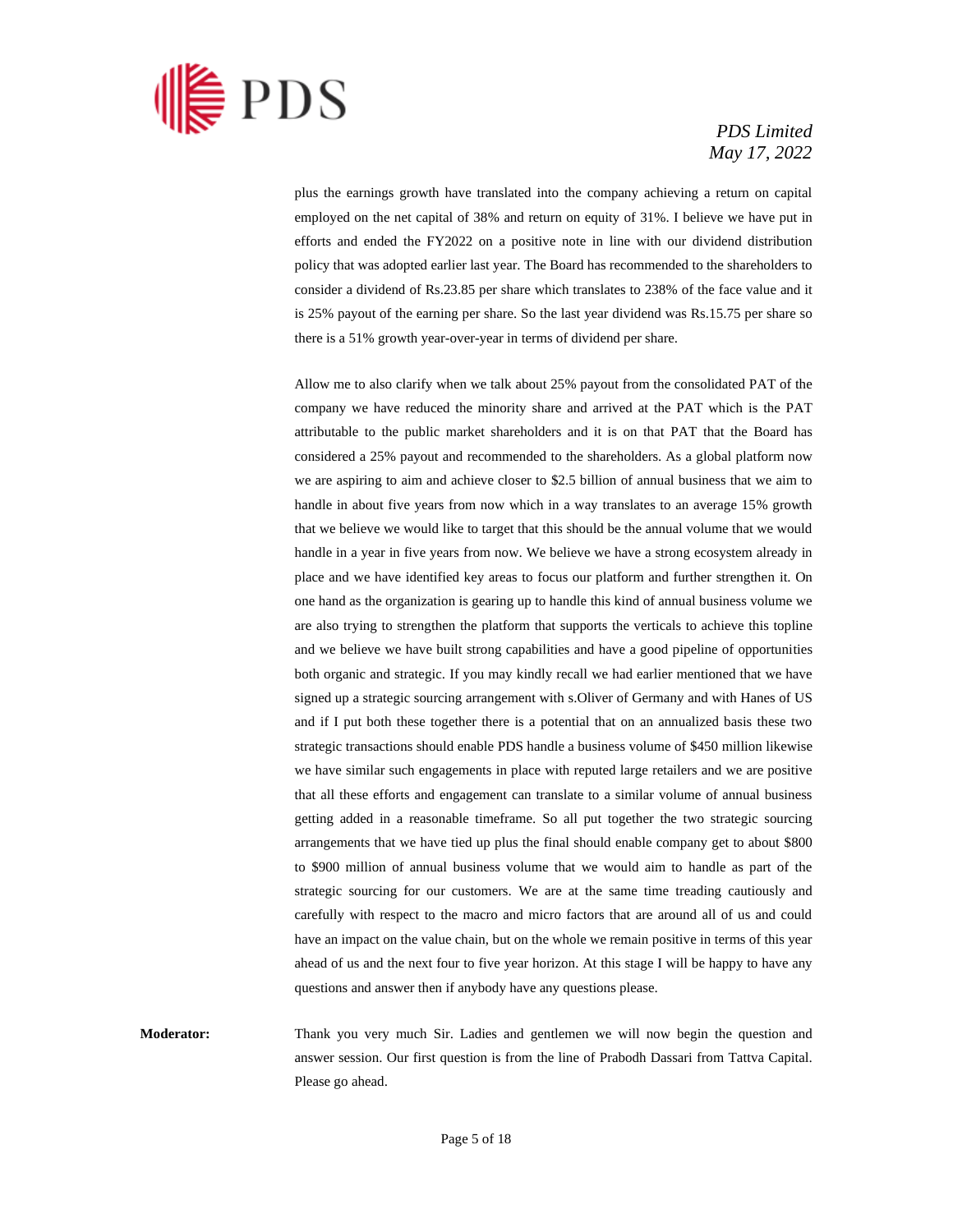

- **Prabodh Dassari:** Hi! Thanks for the opportunity. Just wanted to understand the reason for the low tax rate of the company and the second question is on the demand scenario how do you see the demand playing out in the future, do you witness any reduction in demand because of higher cotton prices?
- **Sanjay Jain:** On the first one the company has a global footprint in place. This is the global supply chain that we manage and also keeping in mind the substance requirement in the place of effective management, we have operations run out of Hong Kong a decent part of that is under offshore tax regime, which enjoys concessional benefits. We also have a strong substance, banking limits, a team handling our customers in the UAE part of the region and that also has a nil or concessional tax regime in place. As you know PDS has 50 offices across 22 countries, so due to this optimum presence across these jurisdictions mainly Hong Kong and UAE it has resulted into the overall effective tax rate of the company coming down, that is the response to your first question. On the second one I think as I said in the opening remarks because of the geopolitical situation, some of the macro factors, there is high inflation, there is a bit of turbulence in the EU region, so in the near-term one may see the retailers and customers trying to understand the impact and therefore exercise a little bit restrain coping up with whatever is happening, but for now our order books are strong for this quarter and next quarter as well, so we believe as we have been maintaining a 12% to 15% over our aspiration to achieve for this year we should be good. So to summarize there are some immediate term anxieties around, but over the entire year we do not see much challenges and I think you also are specific to the cotton prices yet the input prices have been on a rise, but we believe they should be stabilizing soon and our margins that are there at present we have tried to factor in those cost increases so we remain positive that for the entire year a 12% to 15% topline should be okay for us.
- **Prabodh Dassari:** Just a followup on the first question. Is there a timeline till which we will have these tax benefits or is it open in it as of now?
- **Sanjay Jain:** For example Hong Kong has an established offshore tax regime and there are no time limitations to this regime in place, so that exist number one. On UAE at present there is a little taxation, but we believe because of the global tie-ups and treaties there is a gradual introduction of about 9% tax rate in about two years or so, so that is the timeline with respect to UAE, but otherwise there are no limitations per se of the concessional tax benefit that is available to us.
- **Prabodh Dassari:** Sure thank you and all the best. That is all from my side.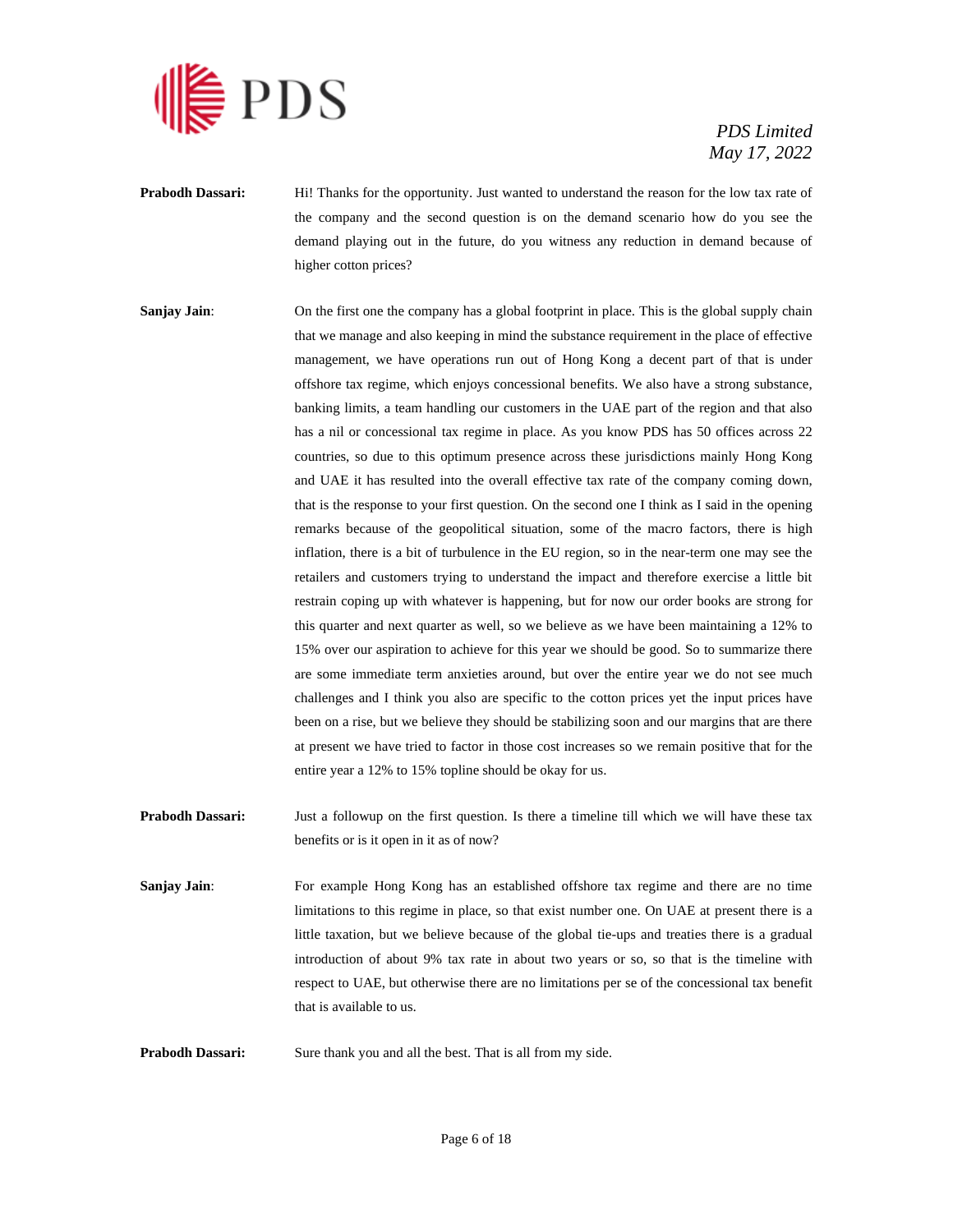

**Moderator:** Thank you. We will take our next question from the line of Riken Gopani from Capri Global. Please go ahead.

**Riken Gopani:** Thank you so much for the opportunity. First of all I would like to understand a little bit on the revenue front. Is the growth primarily coming from the new contracts and specifically focusing on the fourth quarter are the new contracts driving growth or is it being driven more by organic and the new ones are yet to kick in to the business if you could throw some light on the growth in the fourth quarter?

- **Sanjay Jain:** See the new contract implies the s. Oliver strategic sourcing arrangement and then the Hanes arrangement would start making a meaningful contribution only from Q1 of this year. The last year did not have, it only got into shape by the end of the financial year then setting up of the office, office is operational, team is up and running, so business is now slowly gaining momentum, so that is on contribution of Hanes. On s.Oliver it did start contributing and I think the approximate amount that got it is about \$10 million that number about 70 to 80 Crores from the s.Oliver arrangement in the last financial year. So therefore the growth that we have witnessed is mainly the organic growth in terms of doing more business with our existing customers to some extent adding new customers as well and also our manufacturing segment contributed 547 and it was almost like double 92% growth over last year that is where the growth is coming from.
- **Riken Gopani:** Understood. Just a followup on the revenue piece, if I look at the geographic breakup that you have given it does reflect that you witnessed a sharp growth in the European geography in Q4 I think it is more than 20% kind of a growth correct me if I am wrong, is it being driven by the pricing changes given the way how commodities are globally panning out or is it being driven by volumes could you throw some more color, is it being driven by opening up and what is driving this kind of a strong growth in Europe and UK?

**Sanjay Jain:** The growth is largely driven by volume at present then actually of course there is always an element of price increase, but I think while the translation of the efforts to growth you are witnessing in Q4 but there are some structural changes that has happened in the preceding few quarters is that a lot of these small and medium factories of mid size which were without trying to cater to the UK new markets have come under pressure during COVID times be it the availability of banking lines, be it then able to meet the compliance requirements and PDS at the same time in a tough COVID year emerge far more stronger. So as the retail customer post COVID is trying to look at more credible counterparties in terms of sourcing requirements that is where PDS is also starting to win more business from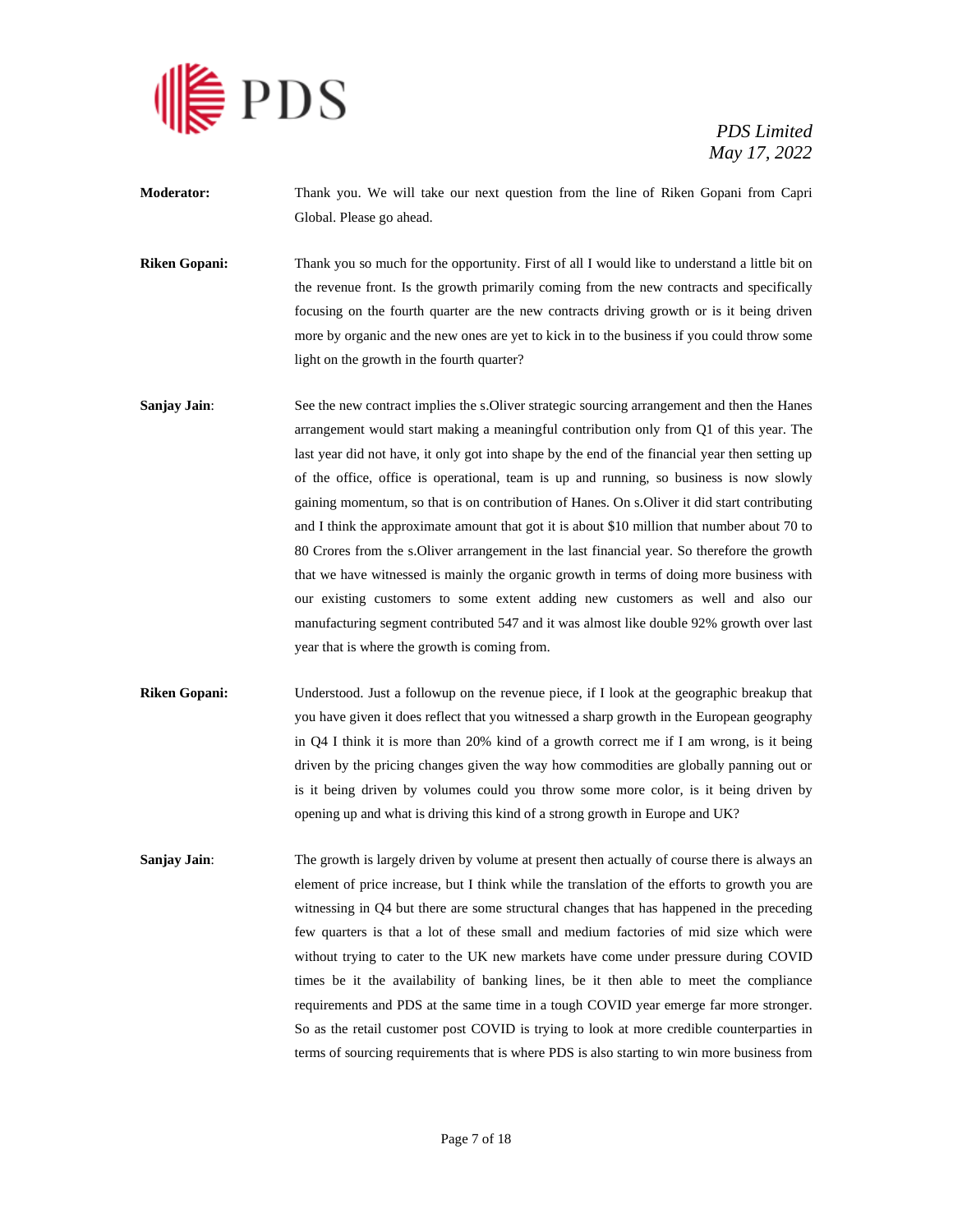

the customers, so that is the reason of this increase that has happened in terms of the growth traction that we achieved.

- **Riken Gopani:** So in that context given that you have seen reasonably strong traction in your core geographies plus the new orders will now ramp up in that context is that 12% to 15% more driven by the current uncertainties in terms of the growth guidance you can sort of throw some light on that?
- **Sanjay Jain:** If I get your question right while we have achieved 40% plus growth rate, but at the same time I mentioned about 12% to 15% I think we would internally aim to do more, but at the same time we all are witnessing the geopolitical situation that is happening around the world, we all are witnessing the high inflationary trends, so as a result there is a bit of caution in our estimation for the entire year, our engagement with customers is robust, our order book is robust, but I think we will keep an eye on as situation unfolds maybe by the half of the year, but at this stage allow us to be a bit cautious in terms of the ecosystem around us.
- **Riken Gopani:** Understood that clarifies the point. The next question that I had was on the current inflationary scenario and how it influences our operations it would require a lot of maybe price increases given how raw materials are moving you have alluded to in your presentation as well, so do these inflations have any particular influence on your operating performance, are your revenues as a percentage of the sourcing values if so in that case will it help your operating performance actually or could you clarify on these piece?
- **Sanjay Jain:** I think the input price that have gone up typically our contract while our arrangements with our existing large customers are stable built over many years of relationship, but typically for the seasons ahead there is a discussion that happens on the design samples, volumes and the prices thereof, so therefore both the parties get to sit down, understand the input prices and accordingly factor them into the new contracts that get shaped up at least for the next two quarters or so and in the immediate preceding Q4 there has been an impact of the input prices on us in terms of our margins, but at the same time PDS is today \$1.2 billion if I just do an approximate topline and about 16% gross margin there is a huge amount of cost of goods sold and there is a lot of scope on fabric as well as trim procurement and deriving the price benefit because of the volume procurement. So we believe we are hastening up our initiatives on that front and that should allow us to combat the prices impact because of the purchasing price benefits that is number one. We also as you may see from our investor presentation we have a licensed brand business poetic brands run out of UK, which at present is about \$32 million in topline doing closer to 50% gross margin that business kind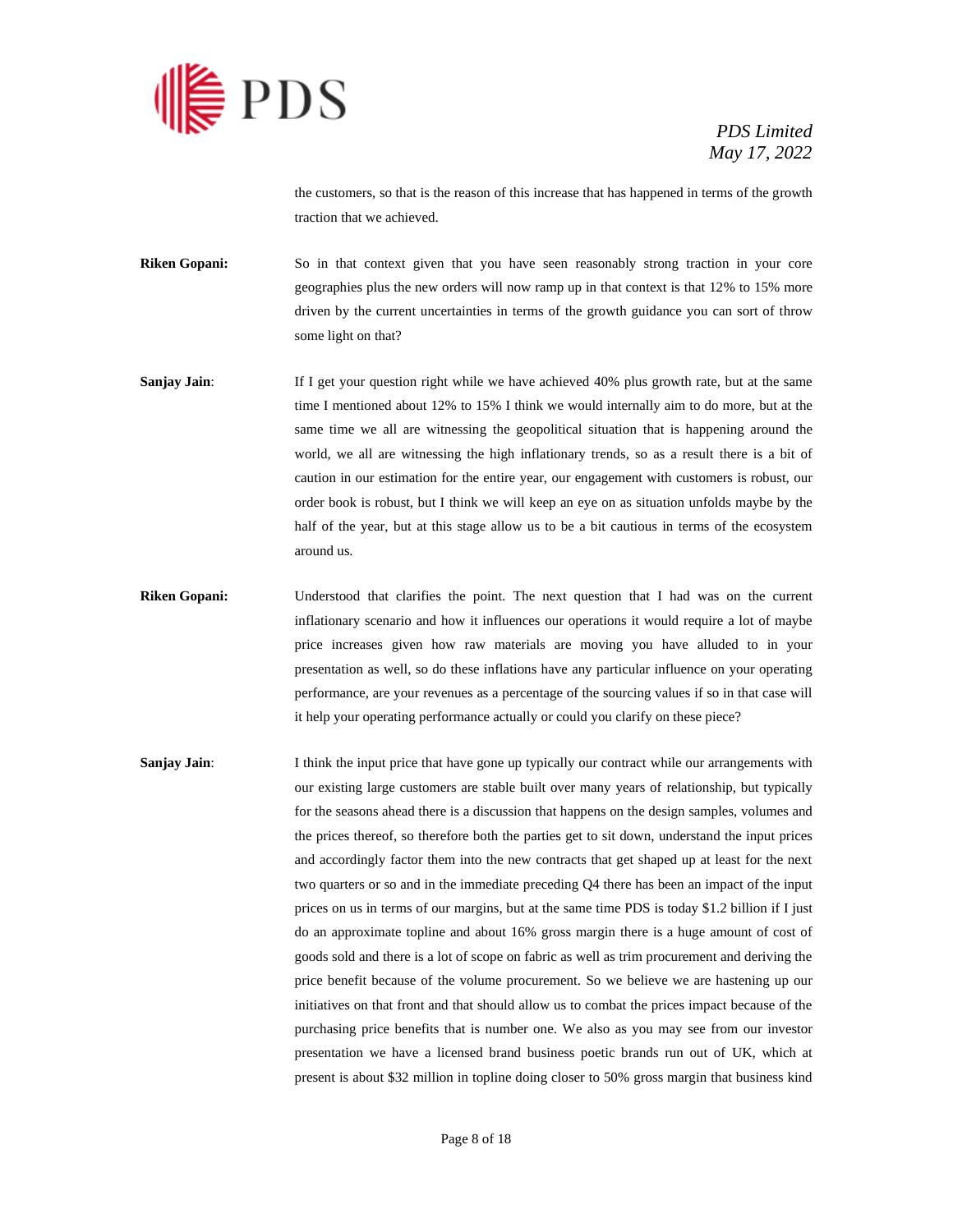

of went ahead and did a small acquisition of a company in UK that brand that we have licensed brand we have acquired is going to help us gain more traction on gross margin as well. So that is the direction we are taking plus we talked about the high margin categories that we touched upon last time in terms of the accessories. So slow migration, gradual migration to adding high margin category, the benefit of the procurement, synergies on a larger volume, the manufacturing contributing more just to add manufacturing on an average make about 35% gross margin and fourth point is that very humbly PDS is with every quarter passing by gaining a position of strength vis-à-vis positioning itself before the customer as a credible, stable and compliant partner in terms of compliance and financial stability and that therefore will bring in our additional ability to sit down and discuss with the customer and kind of mitigate the impact of margins that is the 3, 4 dynamics that is under play, but for the immediate future this quarter and next quarter I think the benefit of these initiatives that I spoke to you they would translate into results more in  $Q_3$ ,  $Q_4$  then actually in the immediate near-term.

- **Riken Gopani:** Understood Sir that was very helpful. Thank you so much. Just one last question before I join the queue back is on the investment in ventures that you do what would be the guidance for the next year?
- **Sanjay Jain:** Firstly before I talk about any guidance in terms of numbers I think what is important is the synergistic impact of these venture tech investments which are for example a D2C brand or investing into some technologies which are focused on the sustainability agenda in terms of minimizing the impact of the apparel value chain on the ecosystem and these investments on one hand are the contribution that PDS is making to the ecosystem but these investments are also an important consideration when a customer is looking at strengthening the relationship or a PDS is looking at strengthening the relationship with the customer wherein they have seen as a very responsible corporate citizen in terms of impact, so therefore these investments not only have a financial angle to it in terms of a return they can make they also have an important correlation with the business we do that is the rationale. Now to answer your question at present about 19% of the gross capital employed of the company on March 2022 has gone into the other segment we have tried to give a breakup of 7% treasury, 3% real estate and about 9% into venture tech. Now allow me to answer the question we believe over the next two, three years as we gradually move ahead we should be in the range of about 6% to 7% of the gross capital employed of the company, which at present is about 9% we believe in about a year or two, in fact in our investor release we have tried to mention that there is about Rs.5 Crores gain that has happened in this part 9%, but we have taken it in the balance sheet OCI rather than the P&L. So we believe in a year or two or we are hoping to get some realizations as a result to some extent it will be self-fulfilling so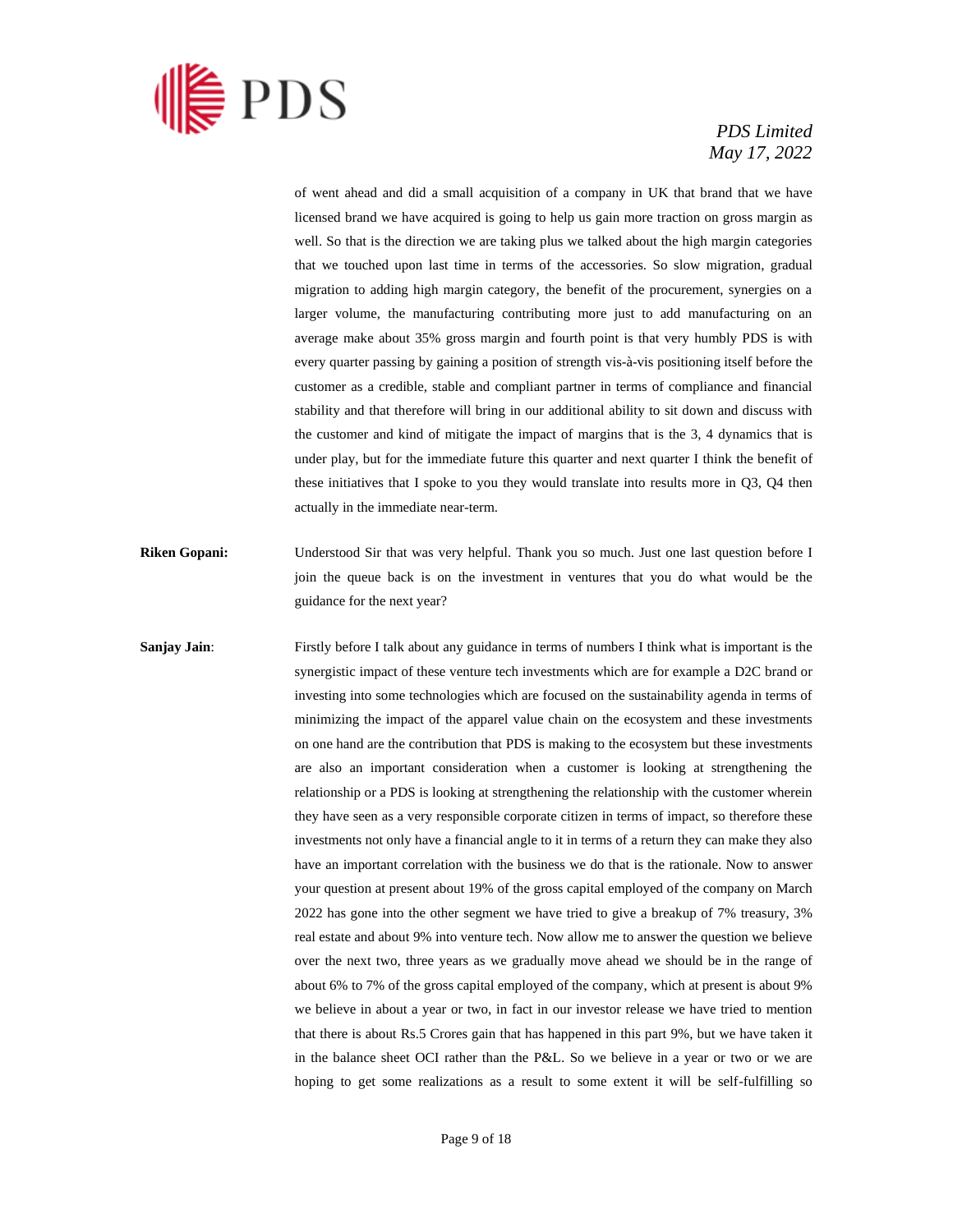

therefore to specifically answer your question about 6% to 7% of the gross capital employed is what we are looking at as a maintainable level of investments into Venture Tech.

**Riken Gopani:** Thank you so much for all the answers and all the best. Thank you.

**Moderator:** Thank you. We will take our next question from the line of Dhruv from Jay Ram Stock Brokers. Please go ahead.

**Dhruv:** Thank you for taking my question. My first question would be, in the previous question you just mentioned that only 6% to 7% of your capital employed will go into venture capital, but considering the company had such strong cash flows will PDS go a bit aggressive on that contest or they will just go in for 4% in real estate, 4% in your government securities, my question is why is not PDS being aggressive in the venture capital be if the cash flows are that strong?

**Sanjay Jain:** I think we do not intend to make any meaningful investment into real estate if at all you may kindly recall earlier in the first quarter in the last financial year we monetized one of the real estates and we would keep looking at opportunities to monetize during the current financial year as well, so we do not anticipate, I think our core business is sourcing, our core business is manufacturing and the surplus that we generate we have also adopted a dividend distribution policy and trying to deliver up to that and if at all we have chosen to invest it is into treasury which is into liquid and illiquid so we would make a reasonable allocation to that, but Venture Tech is not a mainline activity of the company, but it is an important activity which has a strong synergistic impact on our mainline businesses plus it is our contribution to the ecosystem as I said a responsible citizen. So I think allow us to try and channelize our cash flows more for our mainline activities and this is only the second year of dividend distribution I think we want to continue to remain focused on steadily generating strong cash flows and the ecosystem around us is also leading to lot of opportunities that we could consider in terms of getting into our hold, as you know we invest into new businesses but there are some small ticket size opportunities for example we mentioned about Sunny Up that we have mentioned in the investor release this company is doing about \$0.4 million of EBITDA and we have acquired the company at about \$1.2 million it is just about three times the EBITDA, these are small ticket opportunities that around us as well. To answer to your question allow us to channelize cash flows, conserve cash flows more for the mainline activities and allow us to carefully examine the opportunities that are unfolding in the ecosystem which are synergistic to what we are doing and then invest into them.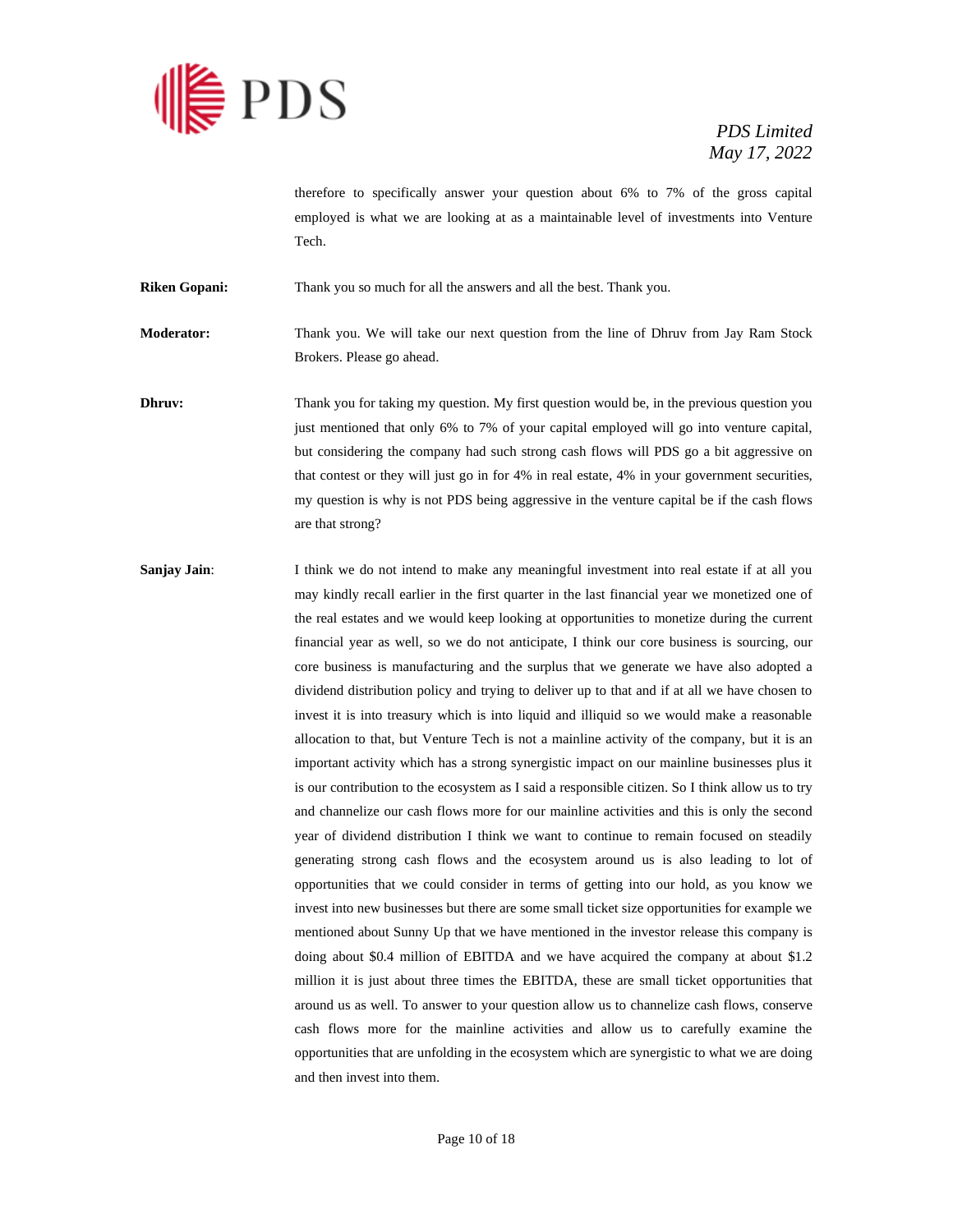

- **Dhruv:** Thank you so much for the answer and my second question is just a clarification. As per the business model you had mentioned earlier also that PDS pays to its suppliers on a pay as we get basis, so it means that PDS does not pay its creditors till the time it does not receive amount from its debtors, so I am just trying to understand what happens if a particular debtor does not pay PDS, does the onus of paying the creditor is it on PDS or the creditors will also have to write-off its debt?
- **Sanjay Jain:** I think the opening sentence that you mentioned in your question is our intended objective as we conduct our business, try and have a neutral or a negative work capital. So what we aspire for is can I conduct my business in a common manner that I am not in a cash out situation when I need to pay my vendor ahead of the realization, so on very simplistically basis this can be managed through managing the receivable and payable cycle trying to match them at the same time any selection of a customer, onboarding of a customer is through a rigorous credit assessment process and to a large extent we get the benefit of nonrecourse factoring that is available with our banks so I get money faster and in a reasonable timeframe of few days with the non-recourse factoring the money is realized and to that extent basis the terms with the vendor we try and use that cash. We also explore the benefit of early payment discounts from the vendors, in fact I mentioned in response to one of the questions the initiative that we are taking to try and mitigate the impact of input prices and this EPD early payment discount is something that we are going to get this year as well, our customers are also to a large extent insured as well and now answering the later part of your question I think it is not about that if PDS has to do a write-off firstly we have not been experiencing any significant delinquencies they are at a very, very small single digit percentage and so therefore this is because of the careful approach when we do business with our customers but therefore it has not hurt us and we believe we have suitable mechanism in place, but for any such unforeseen situation if it arises PDS would remain committed to honor its obligation to its vendors, it is always our duty to clarify the risk to them but if that unforeseen situation happens I think we are committed to pay our vendors to that extent we will take the hit but while I have answered your question theoretically I have also given you a practical on ground situation wherein we do not have any meaningful delinquencies.

**Dhruv:** Thank you so much for your clarification. That is it from my side.

**Moderator:** Thank you. Our next question is from the line of Mukul Agarwal from Param Capital. Please go ahead.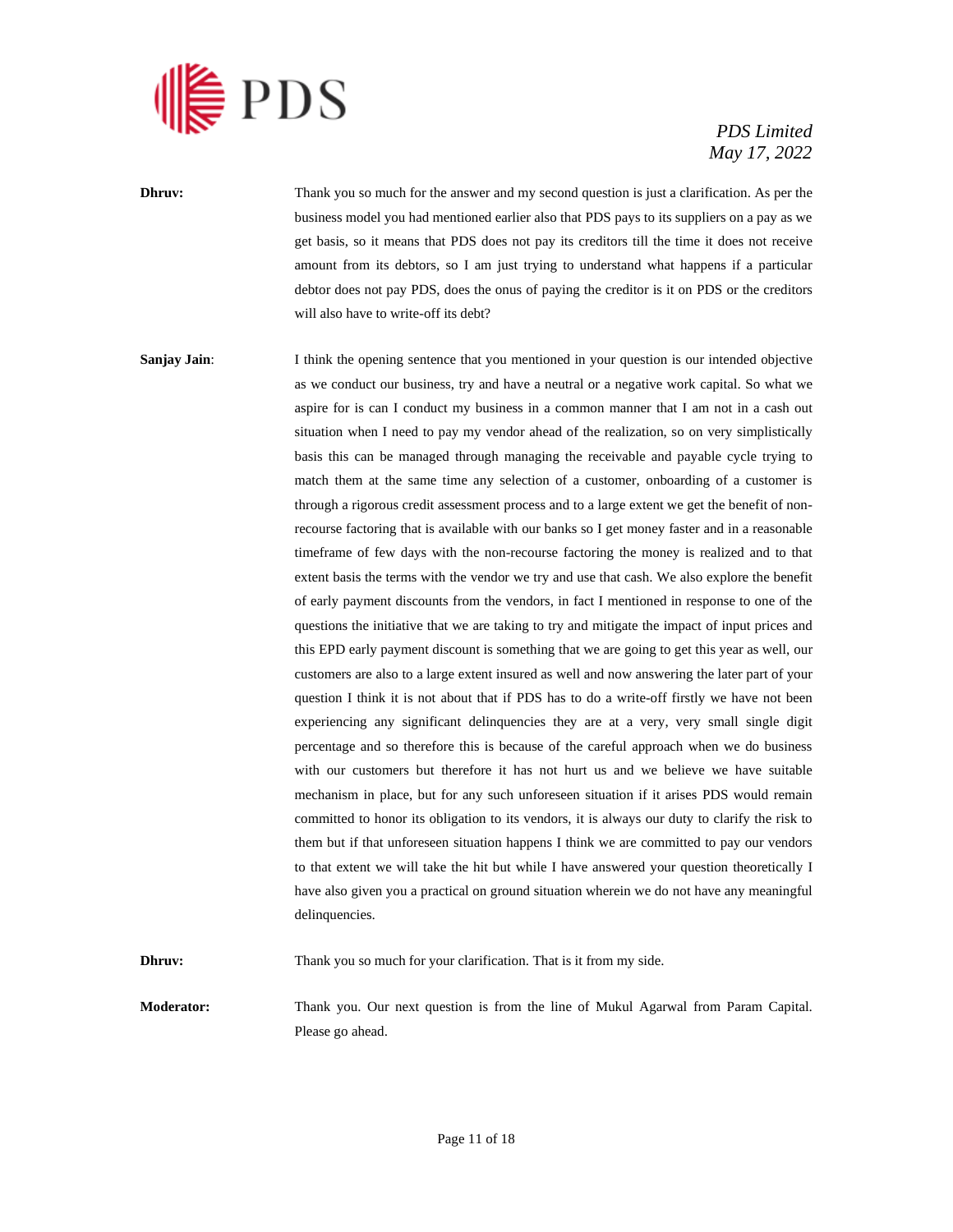

**Mukul Agarwal:** Congratulations on excellent set of numbers. My question is our aspiration and our guidance is to reach \$2.5 billion in next four to five years right? **Sanjay Jain**: Yes, please. **Mukul Agarwal:** Considering some economies of scale kicking in at that level is it too ambitious to expect like on 20000 Crores topline if we are able to achieve that 5% to 5.5% kind of PAT margin in four to five years? **Sanjay Jain:** I think this year we have achieved improvement in PAT margin from 2.4% last year to 3.3% and we believe if we are inroad to 2.5% every year we should get 50 to 75 basis point improvement in the PAT margin, so if I have to therefore mathematically add this delta that we would require I think that possibility exists that we should be in that position when we are trying to handle the annual volume of business of 2.5 we should be closer to 5% yes. **Mukul Agarwal:** If we are able to do a Rs.20000 Crores topline in four to five years a profit of 900 to 1000 Crores is achievable for a currently like 4000 Crores market cap company right with 40% plus ROCE and at that point the ROCE might shoot up to further more? **Sanjay Jain**: Yes, allow me to restrict my answer to the topline that we are aiming at and the resultant impact. **Mukul Agarwal:** Yes, these are my expectation and calculation I just wanted whether it is possible or not. **Sanjay Jain:** Yes, it is possible and I think that is what we have aspired to do that is what we have tried to cover in our investor release and therefore at the cost of reputation if I try and answer your question again a 50 to 70 basis point improvement year-over-year should enable us get to about 5% so if we are getting to 20000 Crores there is a potential of annual profit after tax of 900 to 1000 Crores in about five years from now. **Mukul Agarwal:** Great on this statement I can just say all the best. **Sanjay Jain**: Thank you so much. **Moderator:** Thank you. Our next question is from the line of Akshay Kothari from Envision Capital. Please go ahead. **Akshay Kothari:** Thanks for the opportunity. Sir I wanted to ask like freight costs are passed through for us right?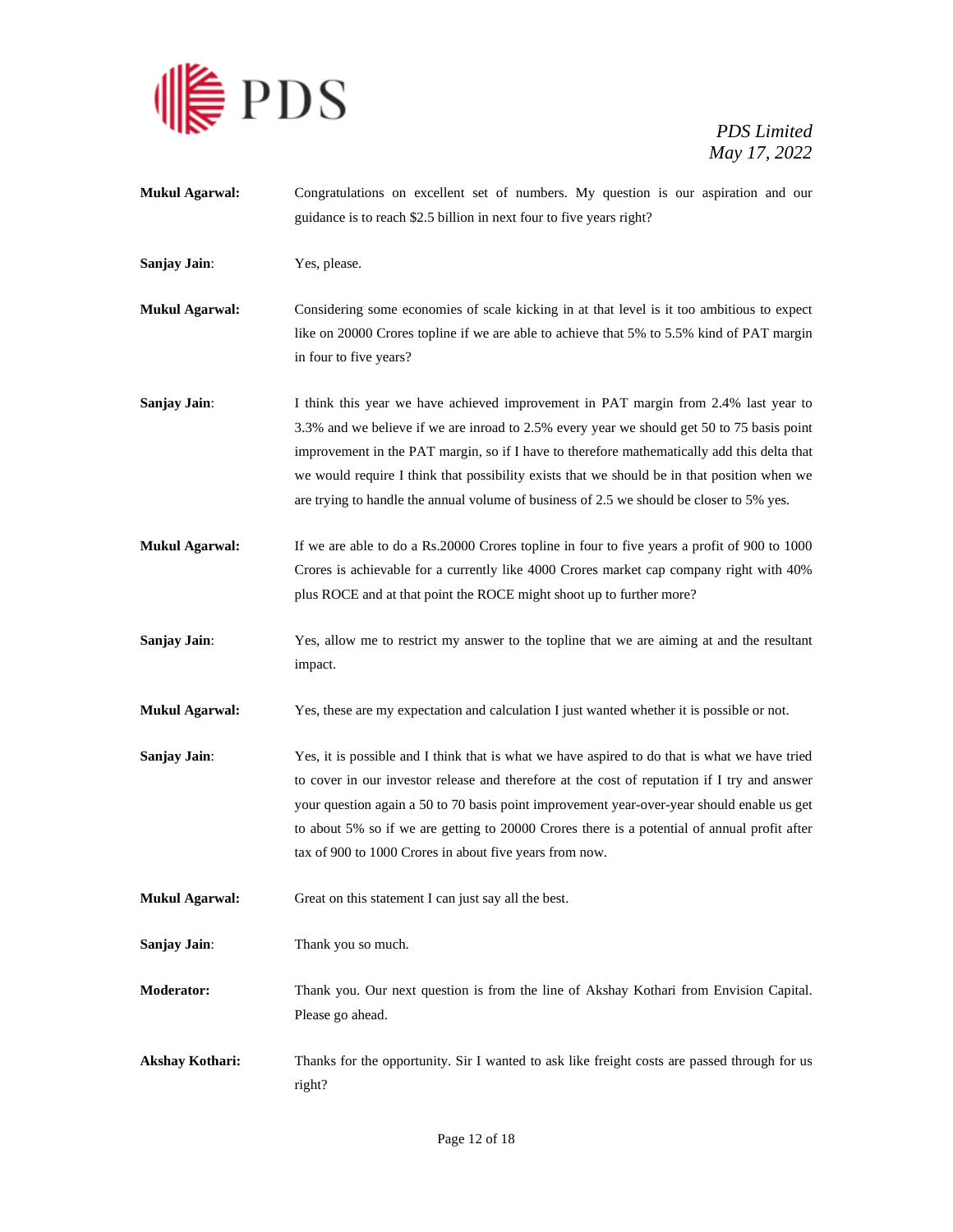

| Sanjay Jain:           | When we do the FOB business then there is no incurrence of freight cost for us but when<br>we do LDP business yes they are a pass through but there are pass through like if I have<br>already contracted a given order which get delivered over the six months and in the<br>meanwhile the freight costs have gone up and then it cannot be a position of 100% pass-<br>through, I also have to absorb a large part of it that is where we mentioned in the beginning<br>that we are gradually trying to minimize the LDP business and do FOB and in FOB there is<br>no freight cost. |
|------------------------|----------------------------------------------------------------------------------------------------------------------------------------------------------------------------------------------------------------------------------------------------------------------------------------------------------------------------------------------------------------------------------------------------------------------------------------------------------------------------------------------------------------------------------------------------------------------------------------|
| Akshay Kothari:        | I am sorry I joined the call late so can you give a sense like how much percentage would be<br>FOB and the other one CIF, LDP business?                                                                                                                                                                                                                                                                                                                                                                                                                                                |
| Sanjay Jain:           | I can give you that number I think last year we did about LDP orders in FY2021 was<br>approximately 423 Crores which were about approximately 7% of the sales and in FY2022<br>the LDP orders were about 1120 odd Crores and about 12% plus of the total sales, so that is<br>the answer to your question. It is almost about nearly three times increase in the LDP<br>business in FY2021 and FY2022.                                                                                                                                                                                 |
| Akshay Kothari:        | But this is recovering so this is a part of our sales as well?                                                                                                                                                                                                                                                                                                                                                                                                                                                                                                                         |
| Sanjay Jain:           | I am not sure if I get your question right, please.                                                                                                                                                                                                                                                                                                                                                                                                                                                                                                                                    |
| Akshay Kothari:        | This is a part of our revenue as we would be recovering from customers, right?                                                                                                                                                                                                                                                                                                                                                                                                                                                                                                         |
| Sanjay Jain:           | Yes, this is part of our revenue you are right, yes.                                                                                                                                                                                                                                                                                                                                                                                                                                                                                                                                   |
| Akshay Kothari:        | Thanks a lot.                                                                                                                                                                                                                                                                                                                                                                                                                                                                                                                                                                          |
| <b>Moderator:</b>      | Thank you. Our next question is from the line of Mohammed Patel from Care Portfolio<br>Managers. Please go ahead.                                                                                                                                                                                                                                                                                                                                                                                                                                                                      |
| <b>Mohammed Patel:</b> | Thanks for the opportunity. My question is that you said there was a 44 Crores impact on<br>EBITDA some investments which are going through P&L so can you please throw some<br>light on what these investments are and how does these P&L costs are expected to look like<br>for next year?                                                                                                                                                                                                                                                                                           |
| Sanjay Jain:           | 44 Crores firstly is the net of the revenue and expenses that has gone into doing the new<br>business, invest into a new business, so for example we did achieve about 300 Crores of<br>sales from the new business in FY2022 and incurred a 44 Crores loss it is a gestation of the<br>new businesses bulk of it were invested in the last 12 to 18 months that is clarifying where                                                                                                                                                                                                   |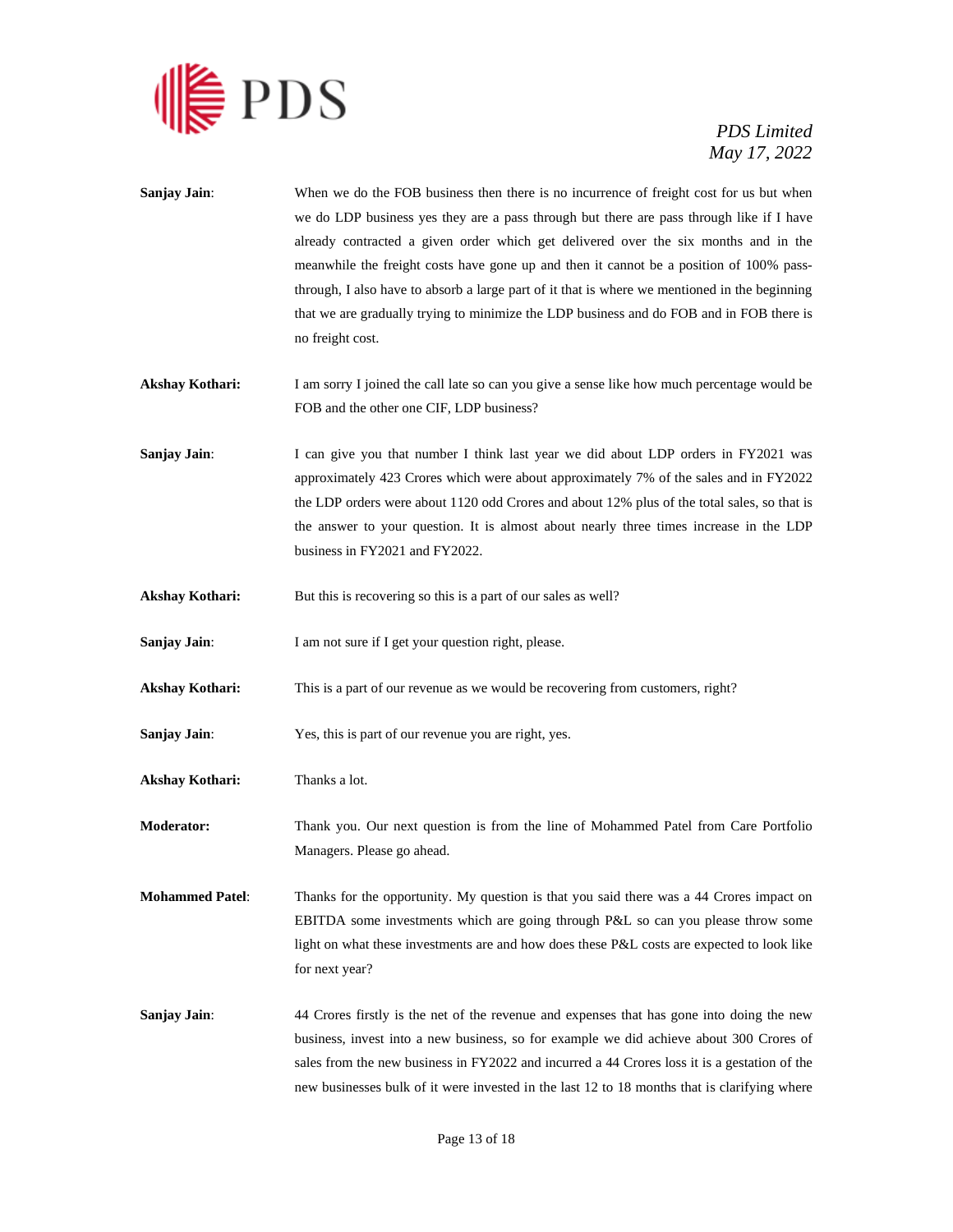

the 44 Crores number comes from and on the second part answering the question typically our investments are under the guiding principle that am I getting into a new vertical which is bringing new customers on board or am I getting into a new vertical which is getting a new category on board or a new geography on board. These are some of the three, four main inspirations that with which we invest, so some of the investments that we made in the last 12 to 18 months are on verticals to hasten our efforts to get more business out of US market, they are made to introduce home as a category into our offerings to a customer, they are being done to introduce accessories as a category to a customer as well. So these were our motivations and I mentioned earlier that we are looking at 500 Crores plus sales to come from new businesses in this financial year and aspiring to a PBT breakeven, but answering the next part of your question this is a like-to-like, apple-to-apple comparison that investments we have made and how are they evolving into the topline and EBITDA or PBT contributions this year, so we are on a constant lookout for further committing investment into new businesses. So this would be a constant endeavor that is one of the building blocks to the \$2.5 billion journey and that we tried to clarify in the previous quarter investor release that the investments we have made should give us 2000 Crores of topline in about four years, PBT of 4% and about ROCE of 50% to 60% or so, so that is somewhere where we stand that this 44 Crores loss that we incurred on a like-to-like basis these investments should not have any EBITDA loss incurrence in the current financial year.

**Mohammed Patel**: That is helpful. My second question is what is your outlook on freight cost for next year so you mentioned the LDP is 12% of sales for FY0022 what can this percentage be for the next year because your sales will increase?

**Sanjay Jain:** Well on a lighter note if anybody's guesswork where the freight costs are headed given the China situation lockdown it is also the availability or the lack of availability of container which also has an impact on these, but that is the macroeconomics around all of us. How I am trying to relatively insulate PDS P&L is to minimize the incidence of the freight cost by doing lesser LDP business which I just clarified that LDP business in our portfolio is mainly because of the business to US market and which was about 25% of the total business last year we are trying to bring it down to just if I give you a broad aspiration we have LDP should not be more than 10% to 15% of the business we do in US that is where we stand in terms of mitigating the impact on our P&L.

**Mohammed Patel**: That is it from my side. Thank you.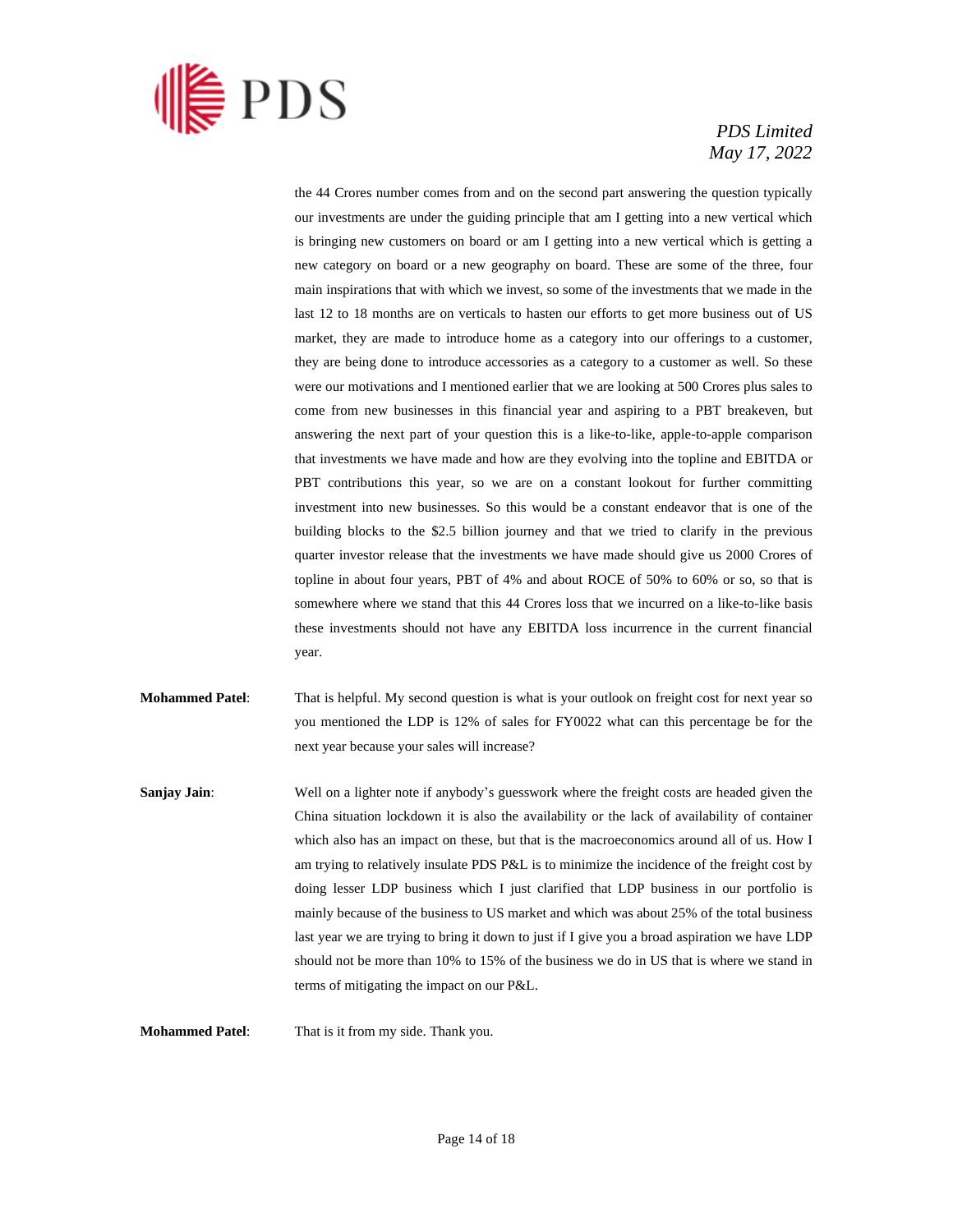

**Moderator:** Thank you. Our next question is from the line of Sandip Agarwal from Edelweiss Securities. Please go ahead.

**Sandip Agarwal:** Hi! Sanjay, thanks for answering all the questions in quite detail. I have just one small question. When you do your business planning for the next three to five years you will have some 10, 12 top clients who would be contributing substantial portion of the toplines and bottomlines and then that list also will have eight to ten aspirational clients which you would be targeting via your strategy and when you take those 20-25 accounts which will be material for the next three to five years and similar to what happened in tech outsourcing industry in 90 if you see the growth came primarily from two areas one those clients themselves grew at a very phenomenal rate in last 20, 30 years and also there was consistent shift in two areas one the MNC vendors which were servicing them got replaced by the outsourcing vendor so that brought in a piece of growth and then another piece of growth came in from completely outsourcing what their in-house teams were doing so they got growth because of one plus one plus one three areas one is the client themselves spending more on tech which is a smaller portion of the overall growth, second replacing the MNC vendors which was another big chunk of growth and third more outsourcing happening from in-house employees getting replaced. So similarly when you see your 20, 25 clients which may include current clients and aspirational clients and you build up your financial model or business model around them for the next three to five years how does that growth look I am not asking for a concrete number but do you see that we will be on similar path how the tech industry evolved or it is too early to commence in that direction that is part one of my question. Part two of my question is that when you are doing this investment which we talked about and with the previous participant asked question about what are the key factors to decide where to invest with us it is a strategic one which means that you want to enter a new client or a new market or a new product line or it is that you also put in a isoquants where you are looking at on one axis you are trying to measure the return on incremental investment and on the other axis you are trying to optimize the return on management bandwidth which will go along with it so if you have any thoughts on these two areas will be very helpful? Thank you.

**Sanjay Jain:** Thanks Sandip. I think these are important questions. On the first one like the business growth in the immediate term and over a static horizon of three to five years comes from entering a new geography or in a given geography doing business with a new customer so therefore for example a business with goals is relatively new to us we are building this relationship from strength-to-strength a relationship with Wal-Mart in US is T.J. Maxx these are relatively new relationships which we believe there is tremendous potential for us to build up. Hanes is a new relationship relatively new we have been doing very small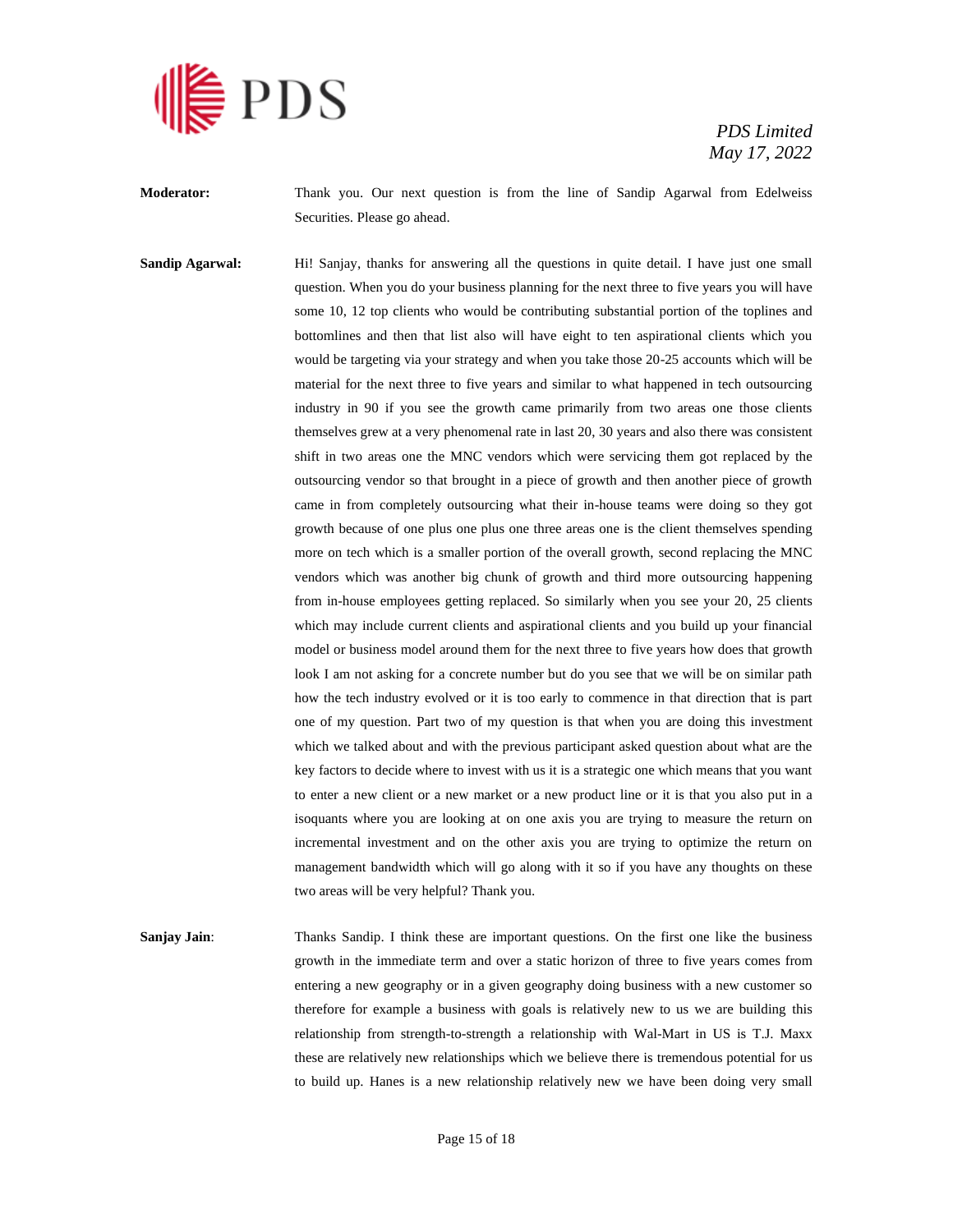

business and we have got a \$400 million annual business strategic sourcing contract with them, but that is like we are mapping the ecosystem around us, we are assessing that in the western part of the world in US, how much of the consumption is happening in UK and EU, which are the clients we are serving, which are the clients they are not serving and then given the internal credit risk assessment metrics we make a shortlist and then we meaningfully engage to convert the engagement to a relationship, but the other important part is that with a given customer with whom we already have a relationship and that is where I think some of the two, three pointers that you mentioned become important is that the customer is growing on its own, COVID has seen consolidation in the retail customer end as well, so there are lesser and fewer retailers as compared to the pre-COVID scenario so the existing retailers have become more stronger so minimum I have to ensure is I have to grow in line with my existing retail customers and I am not touching upon the key factors that PDS has built to arrive at this position of strength wherein I can say with positive approach that I will minimum grow in line. Second is I need to grow faster than the growth of my customers so therefore if I am doing only apparel as a category, can I now do a larger share of wallet with home as a category, can I do accessories that is where I am trying to increase the share of the wallet. If the customer is focusing on the fact that e-commerce and fast fashion are gaining more traction then PDS global manufacturing sourcing footprint enables me cater to that need that is where my 60 plus factory network in Turkey becomes important to cater to the fast fashion need of my customer, so that is where I am now trying to grow faster than the customer. The third and important reason is if the customer is evaluating a strategic shift into its conduct that rather than the procurement teams sitting in house can I now let go to credible third parties and that is where our engagement with Hanes translated into a strategic sourcing contract and with s.Oliver and I touched upon a few more in the pipeline as well. So these are one, two, three in response to the first part of the question in terms of winning more customers in a geography doing more business with more categories and also if customer is pursuing e-commerce then my global footprint caters that need and then finally the strategic sourcing arrangement that is answering the part one. The part two in terms of the channelizing the generation of cash into newer investment I answered in response to a previous question the guiding principles of category, customer or geography, but then you ask me a question on return on capital versus the management bandwidth I think return on capital of course the IRR or the payback are the eventual key financial metrics to make our investment decision yes or no, but the second point to me is far more important on the management bandwidth and the way the PDS model is organized is that we are an aggregation of 40 verticals wherein I have an independent when I say independent in terms of the operational independence, there are policies, guidelines government framework of PDS, but there is a team on ground who has a incentive program in place in terms of our profit share is also aligned with the ease of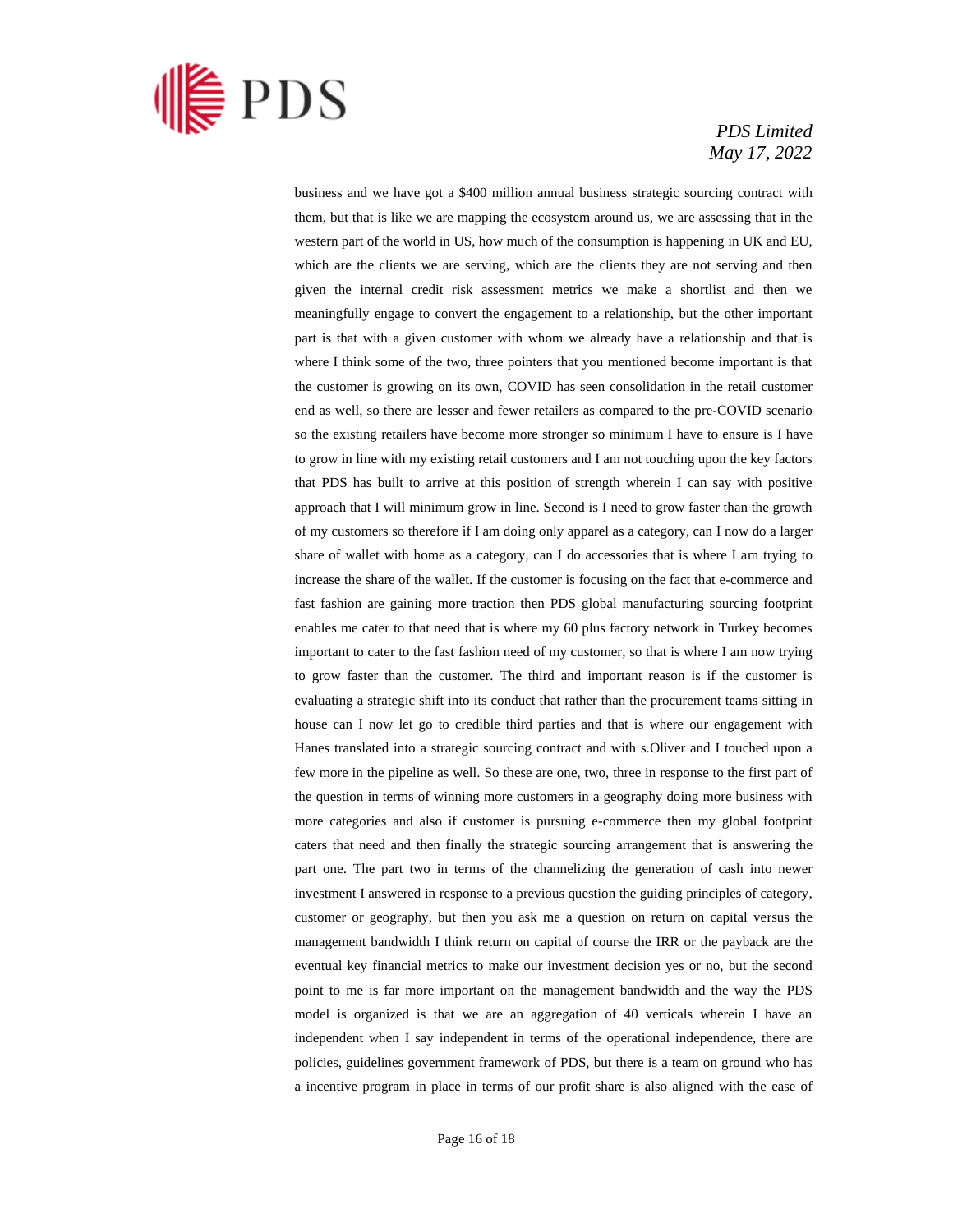

game plan on the whole, but given that we operate in this decentralized environment and therefore when we look at making a new investment then we also look at who is the entrepreneur or who is the employee/entrepreneur who is coming on board who is going to take this investment ahead who is also sufficiently incentivized so therefore with the model that PDS has been successfully practicing over all these years, management bandwidth is important but PDS has been building, it augmenting it in a formant manner that this should not be relatively a constrained for us as we take our investment decisions ahead.

**Sandip Agarwal:** Thanks for that detailed answer. Thank you and best of luck for current quarter.

**Moderator:** Thank you. Our next question is from the line of Apoorva Bahadur from Investec. Please go ahead.

**Apoorva Bahadur:** Hi! Sir, thank you so much for the opportunity and congratulations on a very strong result. I wanted to understand on this ESOP cost which was 22 Crores for this year how should the factor is going ahead what could be the recurring impact of this if there is anything?

- **Sanjay Jain:** I think whatever we have incurred in FY2022 we believe there could be a similar incurrence in FY2023 as well and thereafter it should start coming down in year two and year three thereafter as well, so similar levels in FY2023 and then gradually coming down. This is of course the assessment done as per Black-Scholes formula.
- **Apoorva Bahadur:** Secondly during the quarter there was also a rise in other income was there any one-offs which was there?
- **Sanjay Jain:** No, I do not think there were any one-offs the only one-off was in Q1 in terms of the monetization of real estate anything else has been recurring and in the normal course of our business.

**Apoorva Bahadur:** So why was such a sharp rise in other income what caused this?

**Sanjay Jain:** I am just requesting my colleague Reenah Joseph to answer specifically what was in last year and what is in this year.

**Reenah Joseph:** Last year there was impact of foreign exchange fluctuation which is a negative impact which is not there in this year so that is the reason why the quarter you are seeing a jump.